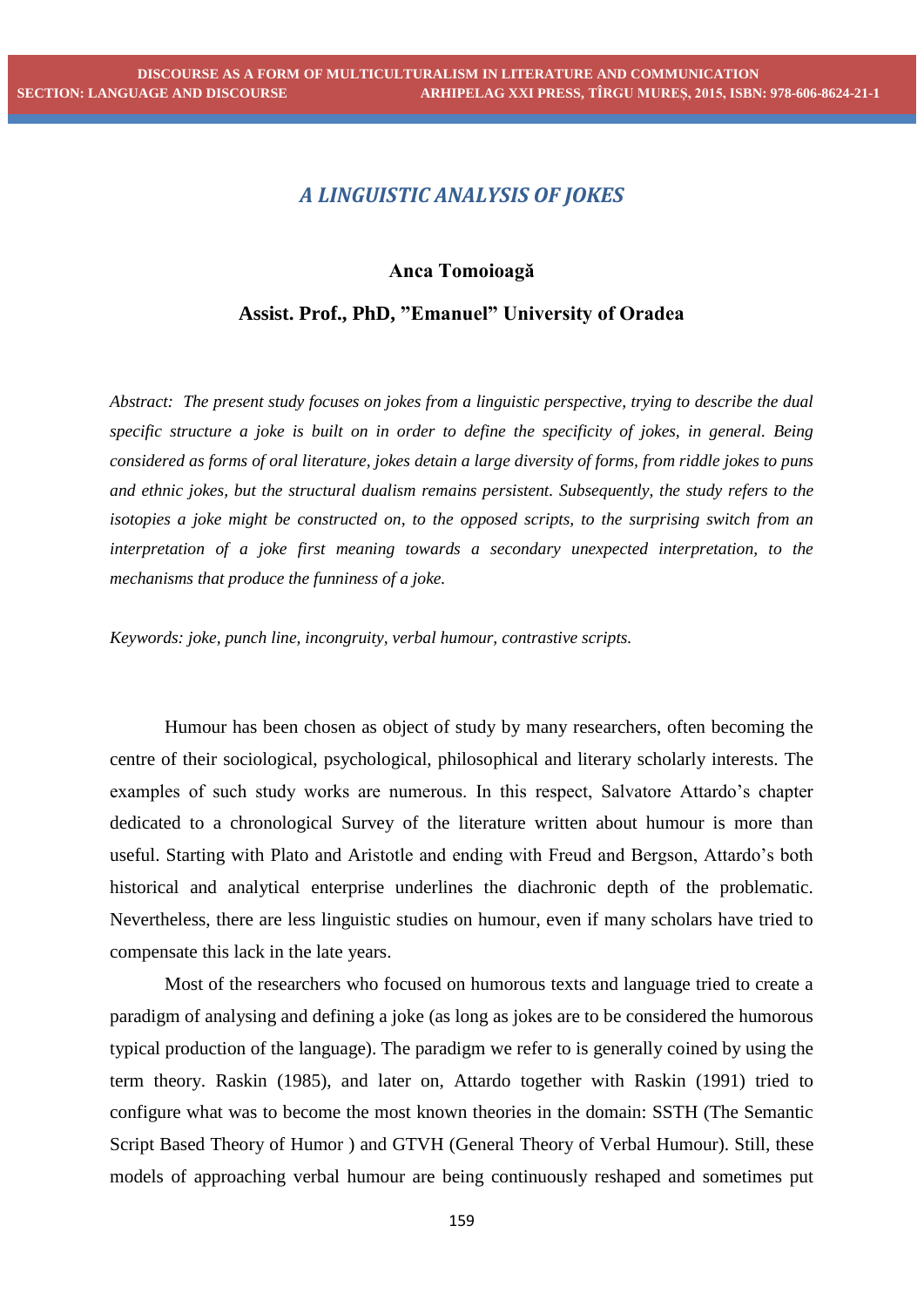under question, as in the case of Graeme Ritchie's The linguistic analysis of jokes. (2004. For further study see pages 69-88 of the mentioned study) and others.

When dealing with linguistic humour, especially jokes, scholars tried to engage themselves into quest for answers regarding different aspects form outside and inside the phenomenon of verbal humour, such as:

- Adequate definition of a joke;
- The mechanisms of a joke;

**.** 

- The qualities that make a good joke;
- The relation between locator and allocator and the jokehood conventions;
- The prior experiences of both hearer and speaker and their historical, national, social, psychological individualities;

The present study intends to describe the dualism of a joke, one of the linguistic mechanisms scholars have been interested regarding verbal humour, specifically jokes, so that we may establish the approximate frames for such a notional sphere the term joke has got. The scientific enterprises made in the direction of these marginal pieces of literature have been confronted with what Raskin called the volatility of humor.<sup>1</sup>Hence, the humour phenomenon, with its Fata Morgana-like contours, implements a hardly defining effort with reference to joke.

Before dealing with the problematic this study is assigned for, we consider appropriate to describe in a nutshell the three well known linguistic theories of humour as theoretical basis for our research. Many researchers described these three theories, but we would prefer to mention Rodica Zafiu's delimitations. The theories in discussion, though interdependent, are confined to two categories, according to which human linguistic register they address to. Theories of Incongruity are oriented towards the cognitive mechanisms; meanwhile the Hostility Theories and the Release Theories deal with the psychological causes and effects of humour.<sup>2</sup>

The two types of theories focus on the causes that determine a person to verbalise a joke and the effects it produces within the person's psychological forum. Firstly, the Hostility Theories refer to the aggressive aspect of humour. Such jokes imply a condescend humour, patronizing the other for a weakness, for low social class, for upper social class, for ignorance,

<sup>1</sup> Victor Raskin, Semantic Mechanisms of Humour, D. Reidel Publishing Company, Dordrecht, Holland, 1985, p. 111

 $^2$  Rodica Zafiu, Evaluarea umorului verbal (p. 497-505), in G. Pană Dindelegan (ed.): Limba română. Stadiul actual al cercetării, Bucharest, Editura Universității din București, p. 498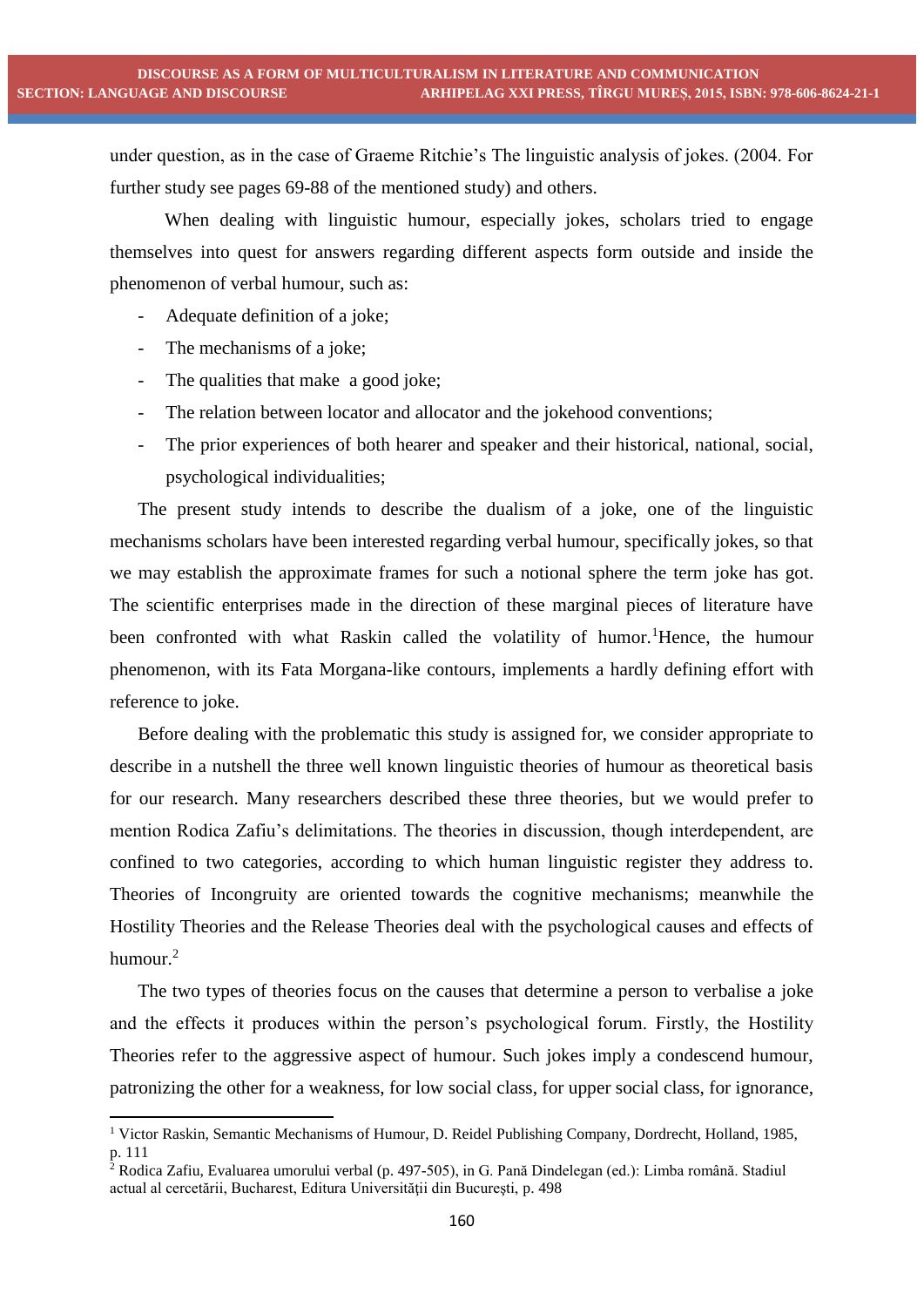for stereotypical behaviour and so on. The comic literature aimed in a certain historical period to penalise social/ human defects through humour and laughter. Bergson considered humour a "social corrective"<sup>3</sup>, but this perspective increases and denounce the jokes speaker's sense of superiority, and, consequently, this person's aggressiveness and lack of empathy towards the other. This aggressive side of jokes has been largely debated, mostly because of its specific controversies. A following section of the present study will describe more clearly the consequences of such humour.

Secondly, the Release Theories deal with the joke's cathartic power. Humour and laughing, sometimes seen as therapies, release cognitive and emotional tensions, abolishing inflexible laws exactly the way playing does through its gratuitousness. That is why word games are such modalities of suppressing even the linguistic rules, becoming redemptory. Certain jokes play with words and distort them in such a way so that the catharsis could be produced.

Theories of Incongruity focus on the dissonance every joke seems to build on in order to produce funniness. Salvatore Attardo names it a "mismatch between two ideas"<sup>4</sup>, focusing on the contrast between the hearer's expectations and the surprising resolution given by the speaker.

Generally seen as a narrative creation, a joke has been studied from the perspective of its inner dualism. This aspect has become the centre of numerous research works on verbal humour. Turning back to Attardo's study, the researcher analyses A. J. Greimas's joke semantic analysis entitled The Isotopy-Disjunction Model. It defines this dualism through isotopies (in his book Structural Semantics: An Attempt at a Method). The term isotopy defines a perspective the meaning of the text is directing to. Being a semantic category, isotopy includes repeated semes and classemes. While semes represent the smallest semantic unit, classemes are contextual semes, as Greimas (cited by Attardo) explains: "context must be present the semic variables which alone can explain the changes in the meaning effects which can be registered."<sup>5</sup> Repeated classemes group in two directions of meaning, forming the two parts of the joke, the two isotopies. The first one is launched by the starter of a joke and the second one interferes homogenously through the dialogue that frames the second part. (1) "Bacon and eggs enter into a bar.

1

<sup>3</sup> Apud Salvattore Attardo, Linguistic Theories of Humour, Mouton de Gruyter, New York, 1994, p. 50

<sup>4</sup> Salvattore Attardo, ibidem, p. 48

<sup>5</sup> Idem, ibidem, p. 67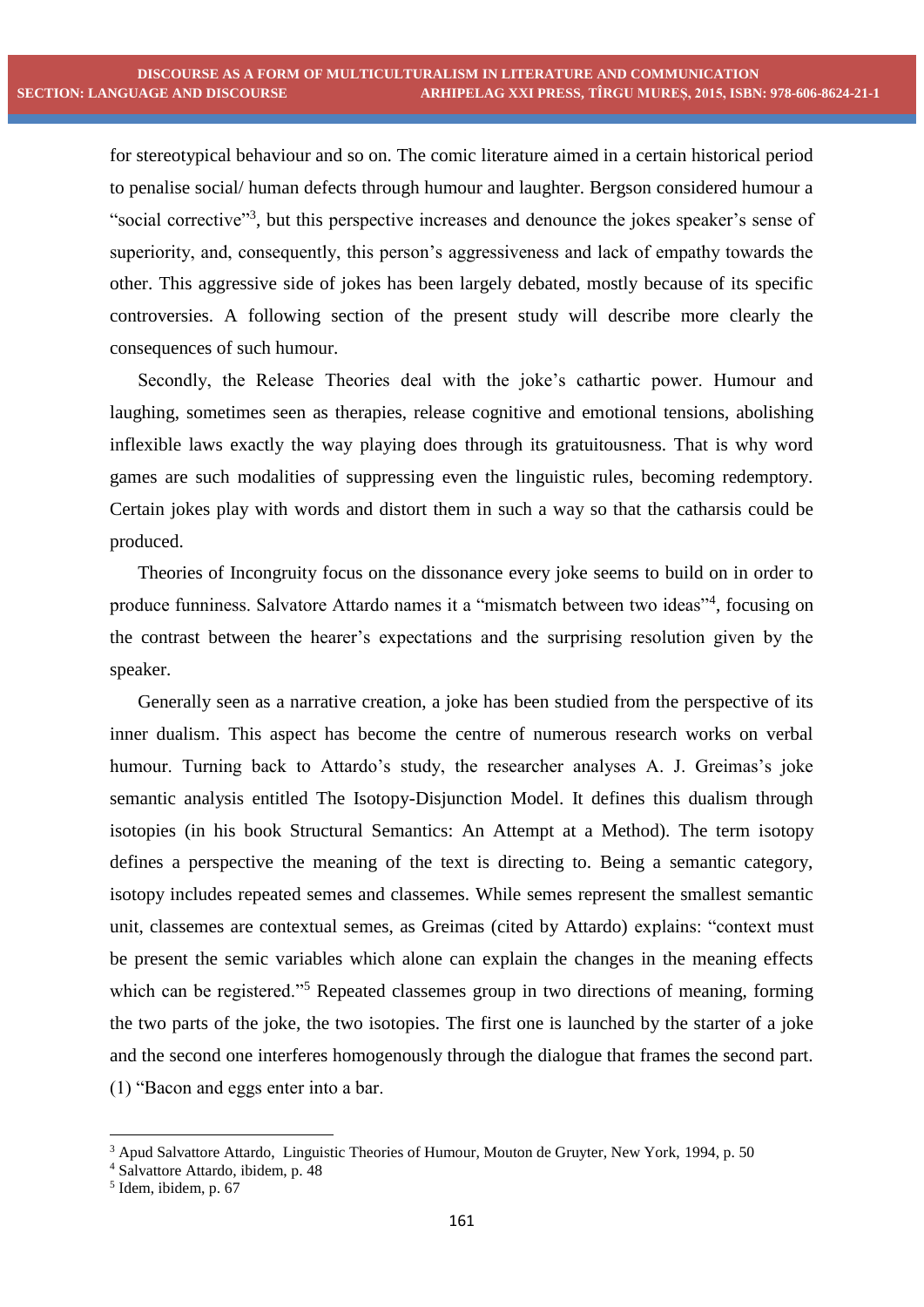The bartender says: 'Sorry, we don't serve breakfast here!"<sup>6</sup>

Besides the two isotopies, The Isotopy-Disjunction Model also includes a connecting term that "produces the collision of the two isotopies"<sup>7</sup>. In the case of  $(1)$ , the connector is the word serve that moves from the first isotopy (also humorous and absurd: bacon and eggs, personified, enter into an inappropriate place for what they represent, namely breakfast, probably to serve something), to the second, when the bartender uses ambiguously the verb serve which installs the second isotopy on the basis of the verbal polysemy: the bartender refuses to serve/to eat breakfast, i.e. the bacon and eggs, because this does not happen into a bar;/ the bartender refuses to serve with a drink the personified breakfast.

Following Greimas's model, Attardo studies the linearity of the joke. This is how he explains it: "The introduction of linearity is equivalent to the introduction of a chronological axis i.e. of a temporal organization of the joke in which its elements are processed one after another."<sup>8</sup> This gradual processing has an important part in the joking successfully performance. As different elements are gradually inserted into the text of a joke, the hearer's initial expected tension is turned/ switched, because of the context, to zero, by the end of a joke. This process was called by Attardo dizambiguization<sup>9</sup>. The verb serve represents the lexical ambiguator. Ambiguators may be not only lexical, but also syntactic, morphological, semantical, pragmatic. Graeme Ritchie states that ambiguity is produced "when a linguistic item has only one representative at one level, (e.g. phonetically), but more than one representation at another level (e.g. semantically)"<sup>10</sup>, as in the case of the verb serve.

The ambiguator is called by Attardo disjunctor, as being the element that creates the transfer from one isotopy towards the other. Also, he adds that the term connector is different from the disjunctor. The first reflects the similarities between the two isotopies, as the verb serve does through its polysemy; the second reflects the differences, changing the meaning of the connector from a semantic direction to another. In the case of (1), the disjunctor seems to be the word breakfast "which redirects the interpretation of the connector"<sup>11</sup>

Greimas's theory on isotopies had probably a good influence on Raskin's scientific approach of joke. The theory of contrastive scripts he states also underlines the dualist

 $\overline{a}$ 

<sup>6</sup> Billy Brownless, The Best A Man Goes Into a Bar Jokes, Allen & Unwin, Australia, 2009, p. 22

<sup>7</sup> Salvattore Attardo, ibidem, p.63

<sup>8</sup> Idem, ibidem, p. 94

<sup>9</sup> Ibidem

<sup>&</sup>lt;sup>10</sup> Graeme Ritchie, The Linguistic Analysis of Jokes, Routledge, London, 2004, p. 40

<sup>&</sup>lt;sup>11</sup> Salvattore Attardo, ibidem, p. 95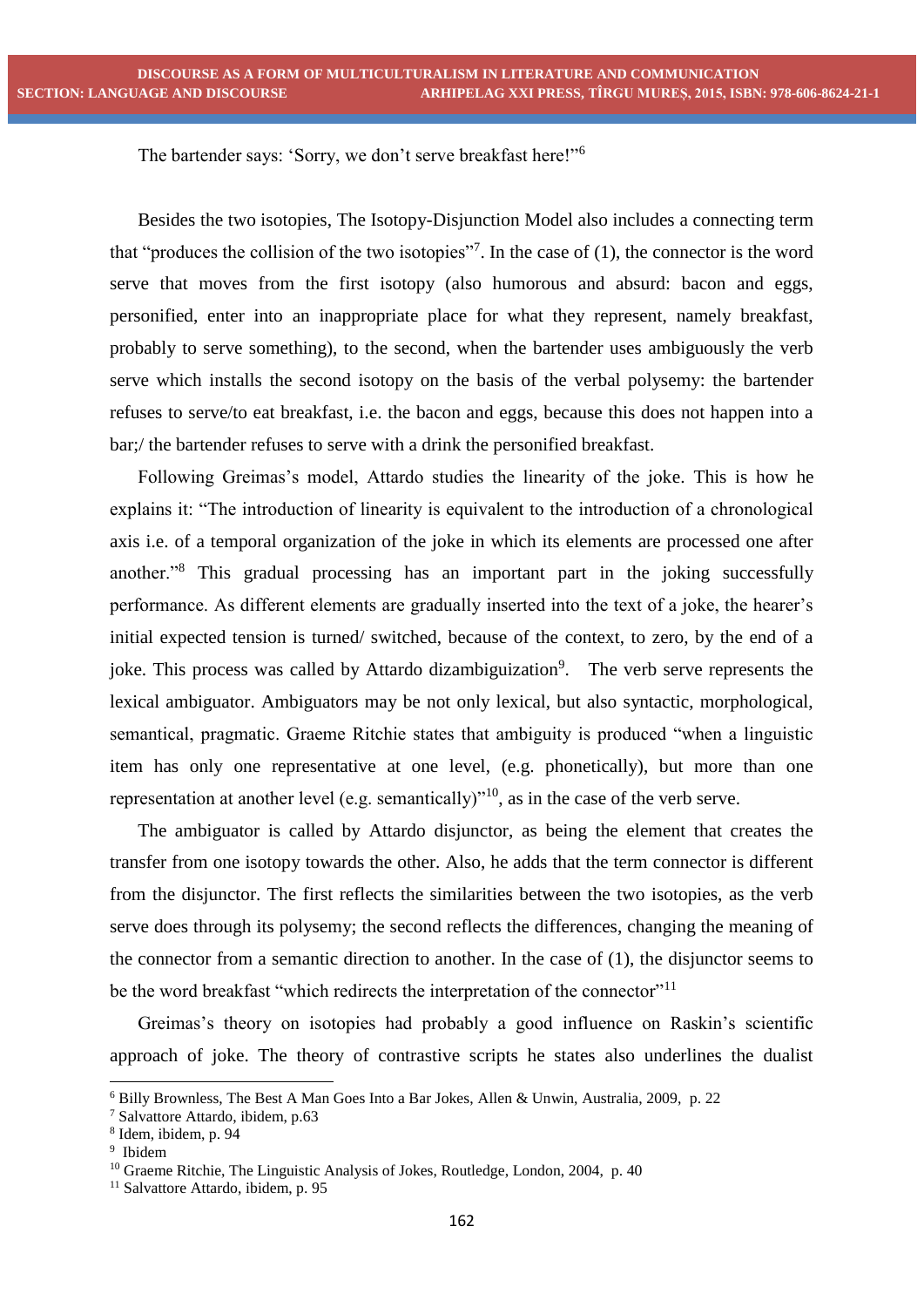character of a joke. Raskin's central hypothesis his study starts from refers to the fact that a text "can be characterised as a single-joke-carrying text" if satisfies two conditions: "the text is compatible, fully or in part, with two different scripts; the two scripts with which the text is compatible are opposite;"<sup>12</sup> The contrast between two or more scripts within the text of a joke is a premise for its success.

(2) Wife: "I look fat. Can you give me a compliment?" Husband: "You have perfect eyesight." (www.laughfactory.com)

In the example above, the two scripts opposition is created by a change of perspective: first script, also known as the build-up/set-up of a joke<sup>13</sup>, reflects wife's need for improving her self-esteem; in the second script husband apparently makes the compliment, but the word eyesight as a marker of the punch-line, the specific ending of a joke, creates the contradiction, as the wife gets, instead of a compliment, her husband's opposed reaction. The two scripts overlapping creates the humorous effect of the joke. Sometimes, these scripts overlap totally, sometimes they overlap partially. Raskin identified three types of opposition<sup>14</sup> between the scripts of a joke, starting from the binary categories jokes evoke: real/unreal, true/false, bad/false, bad/good<sup>15</sup>:

- First opposition may be identified between actual situation from the set-up and the unexisting situation form the second script, incompatible with the first:

(3) A MAN WALKS INTO A BAR with a duck on his head.

The bartender says, 'Hey, where did you get that?'

The duck answers, 'Outside, there's thousands of 'em!'<sup>16</sup>

Example (3) describes a situation from the first script (a man with a duck on his head), but the dialogue inverts the perspective as the unexpected answer of the speaking duck presents an impossible situation.

- Second opposition Raskin talks about is established between a normal situation and an abnormal state of affairs, as in the example:

(4) A science teacher tells his class: "Oxygen is a must for breathing and life. It was discovered in 1773." One student responds: "Thank God I was born after 1773! Otherwise I would have died without it." [\(www.laughfactory.com\)](http://www.laughfactory.com/)

 $\overline{a}$ 

<sup>12</sup> Viktor Raskin, ibidem, p.99

<sup>&</sup>lt;sup>13</sup> Marta Dynel, Beyond jokes: Types of Conversational Humour, in Language and Linguistics Compass 3/5 (2009): 1284–1299, 10.1111/j.1749-818x.2009.00152.x , p 1285

<sup>14</sup> Viktor Raskin, ibidem, p.111

<sup>&</sup>lt;sup>15</sup> Idem, ibidem, p.113

<sup>&</sup>lt;sup>16</sup> Billy Brownless, ibidem, p. 74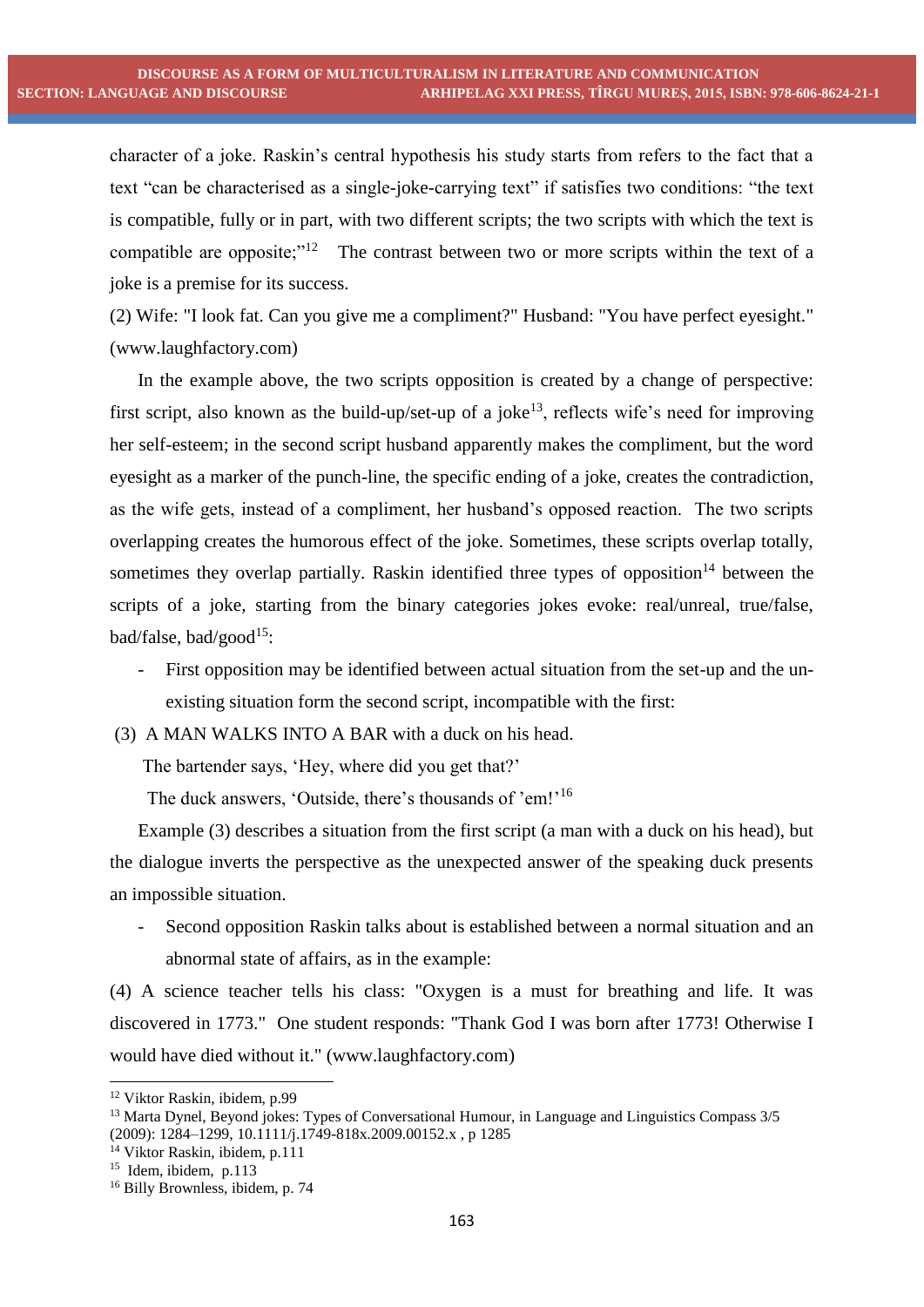Third opposition appears between a plausible situation and fully/partially impossible situation.

(5) If you ever get cold, just stand in the corner of a room for a while. They're normally around 90 degrees.

What makes the passage from a script to another is named by Raskin switch trigger. The switch triggers referred to are ambiguity, we already mentioned as a result of overlapped scripts, and contradiction/ dichotomy. Rodica Zafiu explains<sup>17</sup> that incongruity, the mechanism at the root of a joke, is based on ambiguity as sequential overlapping implying various elements with ambivalent character such as homonyms, polysemy words which actually reflect two opposite registers as in the case of the verb serve (1). Also, incongruity may be built on contradiction between juxtaposed sequences. Within this juxtaposition, the first sequence redefines the meaning of the next sequence, as in the examples: (2), (3), (5). The greater the semantic distance between the two scripts is, the better the joke is, as the hearer could be fully surprised.

Sometimes, as in the case of the repeated sequences in a joke, the procrastination of the punch-line intensifies the tension of the joke and accentuates the contradiction the hearer succeeds to get used to:

(6) A CHIHUAHUA, A DOBERMAN AND A BULLDOG WALK INTO A BAR for a drink. A great-looking female collie comes up to them and says, 'Whoever can say liver and cheese in a sentence can have me.' So the Doberman says, 'I love liver and cheese.' The collie replies, 'That's not good enough.' The bulldog says, 'I hate liver and cheese.' The collie says, 'That's not creative enough.' Finally, the chihuahua says, 'Liver alone … cheese mine.'<sup>18</sup>

The perspectives of each character, simple as they are, are successive steps towards the unexpected way the underestimated Chihuahua succeeds to deal with the problem. This type of incongruity present in the above-mentioned joke is defined by Graeme Ritchie<sup>19</sup> as dynamic. The dynamic incongruity implies a sequence of images, ideas to create some effect on the hearer. There is also a static incongruity present in a joke that creates a spontaneous and brief contradiction. (3). It is also important, as Attardo asserts, that the punch line should

1

<sup>17</sup> Rodica Zafiu, ibidem, p.502

<sup>&</sup>lt;sup>18</sup> Billy Brownless, ibidem, p. 10

<sup>19</sup> Graeme Ritchie, ibidem, p. 49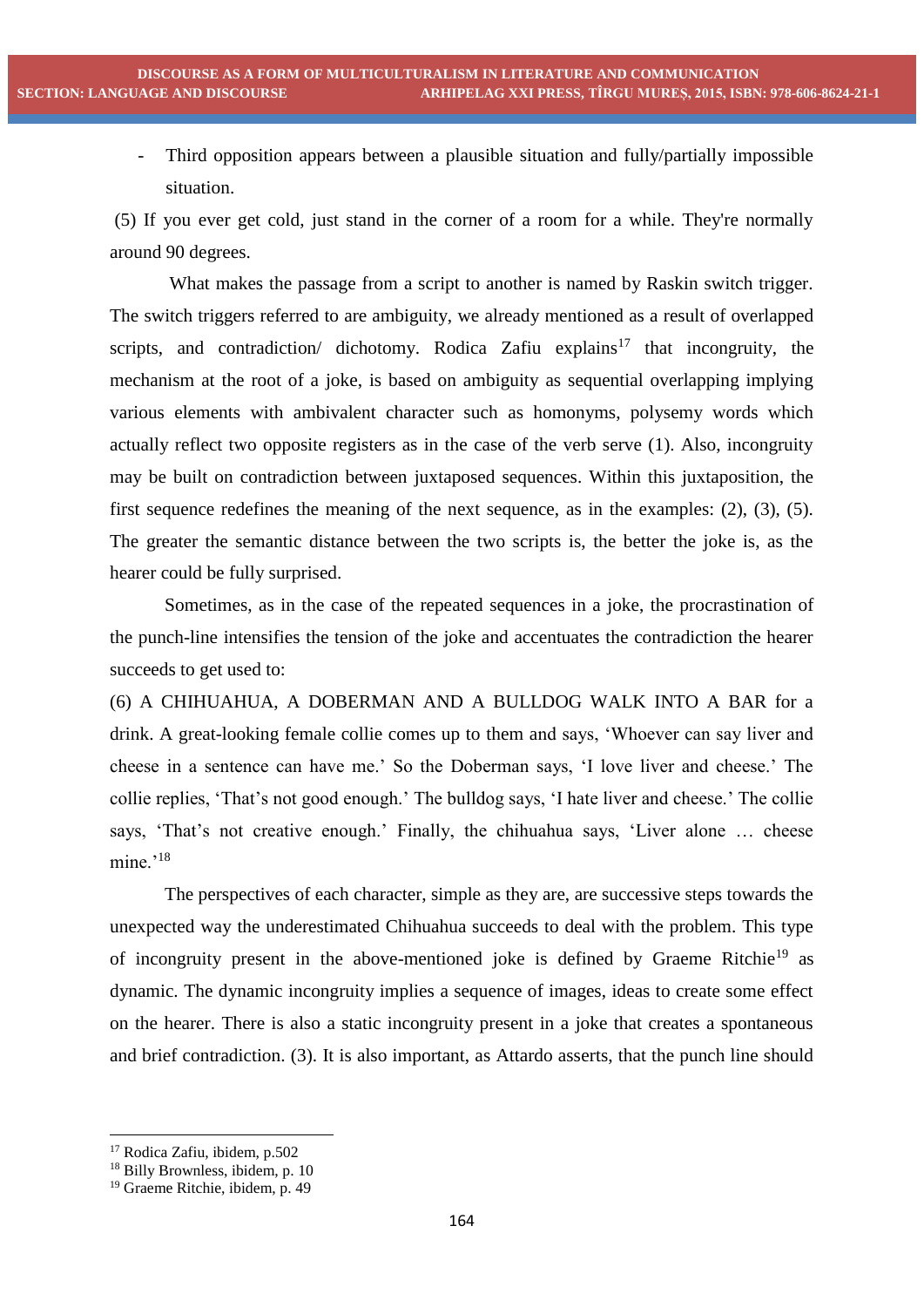contain in its final sequence the disjunctor<sup>20</sup>, not only for the sake of postponing the resolution of the text, but also to avoid useless words in the economy of a joke, as good jokes must be concise and must use the minimum number of words. Nevertheless, Graeme Ritchie affirms the fact that real jokes do have some supplementary information, defining it as: "extraneous information, information which is not relevant to the logical or presentational structure of the joke"<sup>21</sup> Such pieces of information that the researcher enumerates and describes are: embellishment, disparagement, inappropriateness, funny words, ingenuity, dramatic tension as in the example (6) and facilitation. These supplements, despite their apparent futility may increase the funniness of a joke<sup>22</sup>. The example  $(6)$  contains the two sequences with the answers of the Doberman and of the Bulldog. They seem supplementary, having insignificant purpose, but they prepare the hearer who gets accommodated with the set-up and intensify the predicted effect.

In another train of thoughts, incongruity appears differently, according to the specific nature of jokes. Generally speaking, there have been detected two categories: the linguistic jokes and the propositional jokes, as Graeme Richie classifies them<sup>23</sup>, or verbal jokes and referential jokes as they have been named by  $Attardo<sup>24</sup>$ . The propositional jokes or the referential jokes visible in the examples (3), (4), (2) may be defined only through their meanings and their double opposed interpretation. The verbal /linguistic jokes involve different types of ambiguities, phonetic similarities, homonyms and paronyms. These jokes generally cannot be translated into another language, as they depend on the versatility of each language. Example (6) demonstrates this assertion. Some other examples:

- (7) A MAGICIAN WALKS DOWN AN ALLEY and turns into a bar.<sup>25</sup>
- (8) Q: What kind of food talks the most?
	- A: A talk-o.
- (9) Q: What starts with T, ends with T, and is filled with T? A: A teapot. $26$

**.** 

<sup>20</sup> Salvatore Attardo, ibidem, p. 100

<sup>21</sup> Graeme Ritchie, ibidem, p. 88

 $22$  Idem, ibidem, pp. 181-182

 $23$  Idem, ibidem, p. 183

<sup>24</sup> Salvatore Attardo, ibidem, p. 95

<sup>25</sup> Billy Brownless, ibidem, p. 13

<sup>&</sup>lt;sup>26</sup> Pam Rosenberg (collector), Food Jokes, published by The Child's World, Mankato, Minnesota, 2011, p. 23